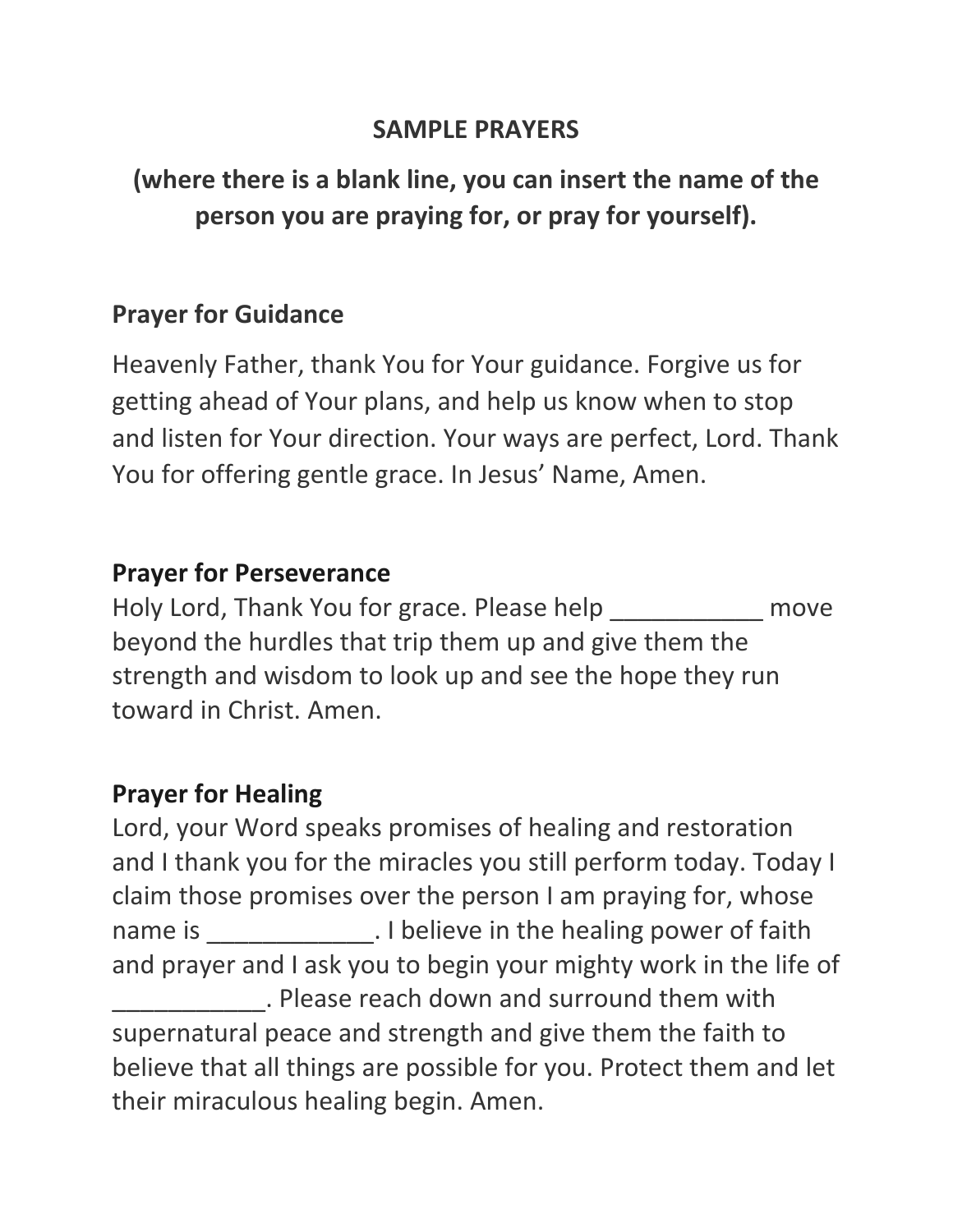# **Prayer for God's Direction**

Lord, help entity not to lean on their own understanding but in everything acknowledge You so that You can direct their words, thoughts and actions. In Jesus' Name, Amen.

## **Prayer For Worry**

Father, I am tempted to worry about so many things. Our world is a mess! Forgive us for focusing on anything or anyone but You. Thank You for the **[Bible](http://www.biblestudytools.com/)** that equips and empowers us to live each day. Right now, I declare that You are our only Hope. Please help us remember that You really are in control. Amen

### **Prayer When Feeling Inadequate**

Dear Lord, Thank You for fearfully and wonderfully creating each of us. Thank You for giving us worth in Your eyes. Help us live as the one You uniquely intended us to be. Help us abide instead of strive, living peacefully and joyfully as heirs to Your Kingdom and co-heirs with Christ. In Jesus' Name, Amen.

# **Prayer for Being Grateful**

Father, I am so sorry for the way I complain about my circumstances. Please forgive me for my bad attitude when things don't go my way. I want to see Your hand in every part of every day - good or bad. Help me learn how to face every storm with confidence, knowing that You really are in control even though I cannot hear Your voice or see Your hand at work. In Jesus Name, Amen.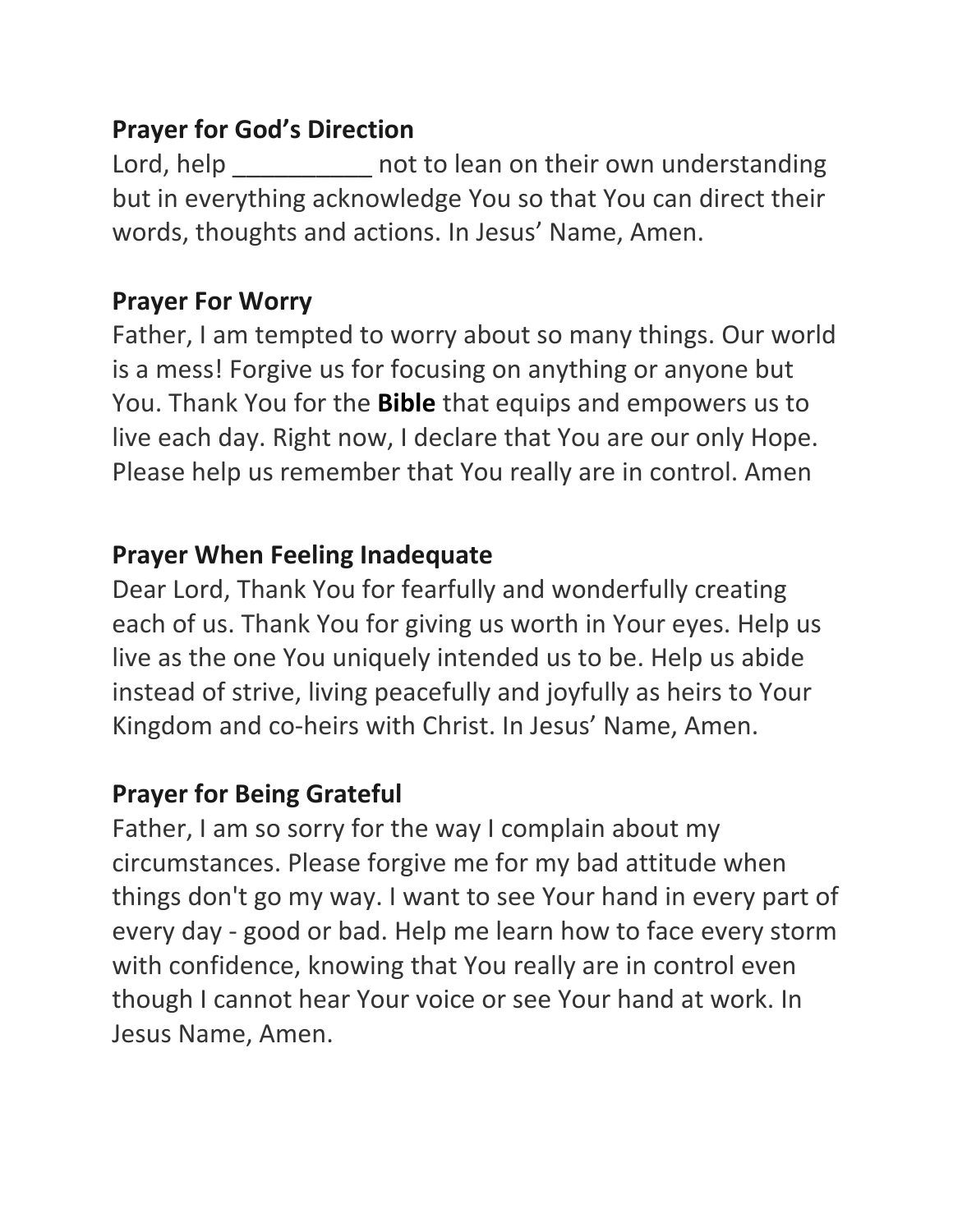# **A Prayer for our Church Family**

Heavenly Father,

Please shine your light upon the family here at Shepherd of the Valley. Give us strength to overcome the challenges that we face now, and protect us against the problems we may encounter in the future.

O Lord, please bring us together as we are meant to be. May the love that binds us only grow stronger as we fulfill the destiny you have laid out for us.

Grant our church family forgiveness for any sins we have committed. May we also forgive one another Lord, as it is sometimes difficult to do.

Bless us Lord, In your name I pray, Amen